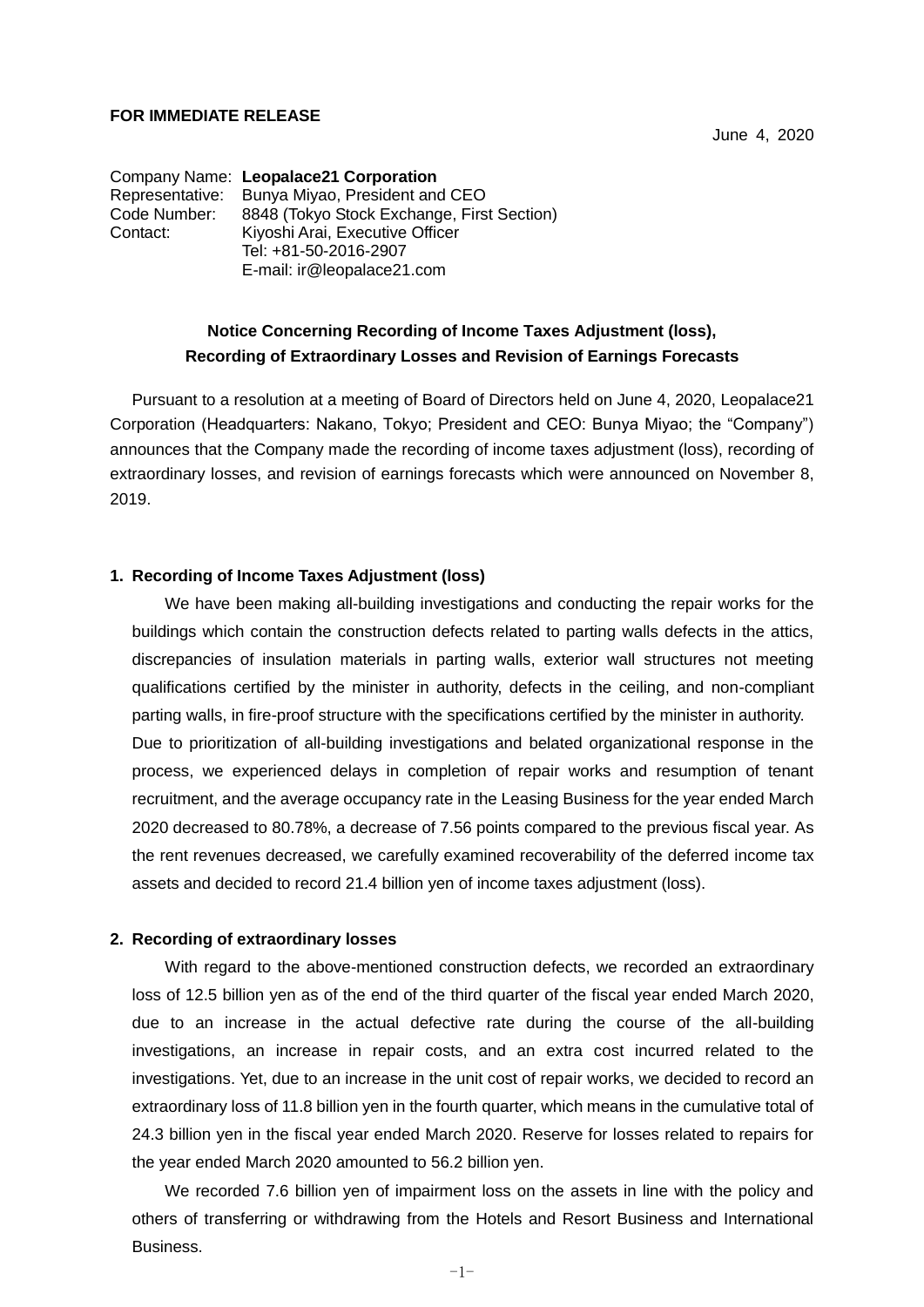## **3. Revision of Earnings Forecasts**

## [Consolidated]

Revision to earnings forecasts for the period ended March 31, 2020

(April 1, 2019 through March 31, 2020) (Million yen)

Net sales **Operating** profit **Recurring** profit Net income attributable to shareholders of the parent  $(30, 400)$ Net income per share (yen) Previous forecast (A) 447,300 (28,000) (27,800) (30,400) (124.62) Revised forecast (B) 433,500 (36,500) (36,400) (80,300) (329.08) Amount change  $(B - A)$  (13,800) (8,500) (8,600) (49,900) Percentage change  $(3.1\%)$ (Reference) Results for the fiscal year ended March 31, 2019 505,223 7,390 7,063 (68,662) (278.58)

## [Non-consolidated]

Revision to earnings forecasts for the fiscal year ending March 31, 2020

| (April 1, 2019 through March 31, 2020)                             |           |                     | (Million yen)       |                                  |
|--------------------------------------------------------------------|-----------|---------------------|---------------------|----------------------------------|
|                                                                    | Net sales | Operating<br>profit | Recurring<br>profit | Net income<br>per share<br>(yen) |
| Previous forecast (A)                                              | 427,200   | (26,900)            | (29, 800)           | (122.16)                         |
| Revised forecast (B)                                               | 413,800   | (35, 200)           | (76, 700)           | (314.33)                         |
| Amount change $(B - A)$                                            | (13, 400) | (8,300)             | (46,900)            |                                  |
| Percentage change                                                  | $(3.1\%)$ |                     |                     |                                  |
| (Reference)<br>Results for the fiscal year<br>ended March 31, 2019 | 477,834   | 6,817               | (68, 754)           | (278.95)                         |

# **4. Reasons for Revision of Full-Year Forecasts for FY20/3**

As mentioned in the item 1. Recording of Income Taxes Adjustment (loss), the average occupancy rate in the Leasing Business for the year ended March 2020 decreased to 80.78%, a decrease of 7.56 points compared to the previous fiscal year. Based on the fact that the rent revenue decreased, we revised the earnings forecasts for the Leasing Business.

In addition, we recorded 21.4 billion yen of income taxes adjustment (loss); 24.3 billion yen of loss related to repairs and 7.6 billion yen of impairment loss as extraordinary losses.

## **5. Reduction of director's remuneration**

We have reduced remuneration for the directors since February 2019. We considered the revision of earnings forecast seriously and decided to continue remuneration reduction for the directors and the other management members to fulfill their responsibilities.